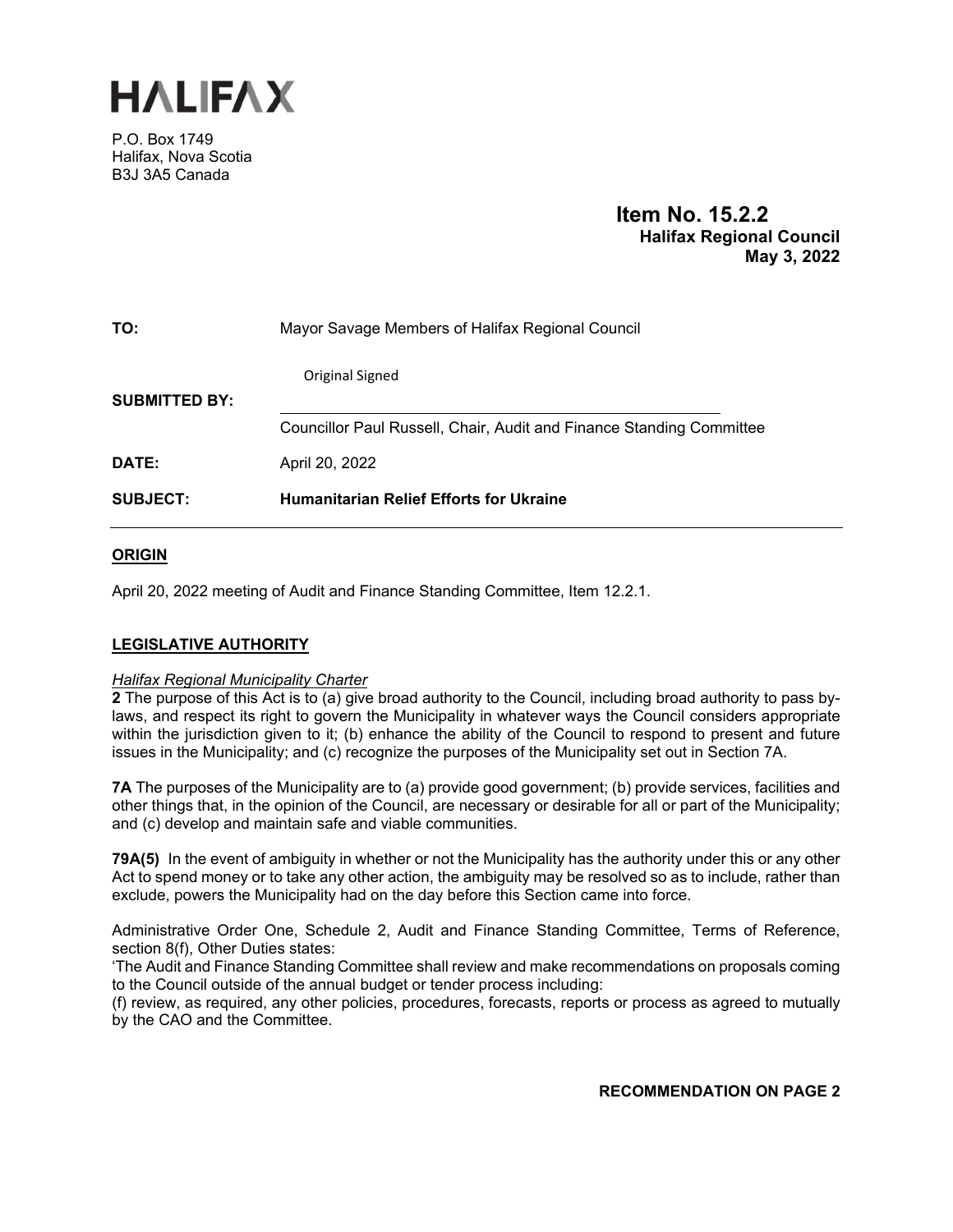# **RECOMMENDATION**

THAT the Audit and Finance Standing Committee recommend that Halifax Regional Council provide a \$50,000 grant from the Options Reserve (Q421) to the Canada-Ukraine Foundation to support humanitarian relief efforts for Ukraine as a result of the invasion by Russia.

### **BACKGROUND**

The Audit and Finance Standing Committee received a staff recommendation report dated April 4, 2022 to consider a \$50,000 grant to the Canada-Ukraine Foundation to support humanitarian relief efforts for Ukraine.

For further information refer to the attached staff report dated April 4, 2022.

#### **DISCUSSION**

The Audit and Finance Standing Committee considered the staff report dated April 4, 2022 and approved the recommendation to Halifax Regional Council as outlined in this report.

#### **FINANCIAL IMPLICATIONS**

Financial implications are outlined in the attached staff report dated April 4, 2022.

#### **RISK CONSIDERATION**

Risk consideration is outlined in the attached staff report dated April 4, 2022.

#### **COMMUNITY ENGAGEMENT**

Meetings of the Audit and Finance Standing Committee are open to public attendance and members of the public are invited to address the Standing Committee for up to five (5) minutes during the Public Participation portion of the meeting. Meetings are live webcast on Halifax.ca. The agenda, reports, video, and minutes of the Standing Committee are posted on Halifax.ca.

For further information on Community Engagement refer to the attached staff report dated April 4, 2022. .

#### **ENVIRONMENTAL IMPLICATIONS**

Environmental implications are outlined in the staff report dated April 4, 2022.

#### **ALTERNATIVES**

The Audit and Finance Standing Committee did not provide alternatives.

Alternatives are outlined in the attached staff report dated April 4, 2022.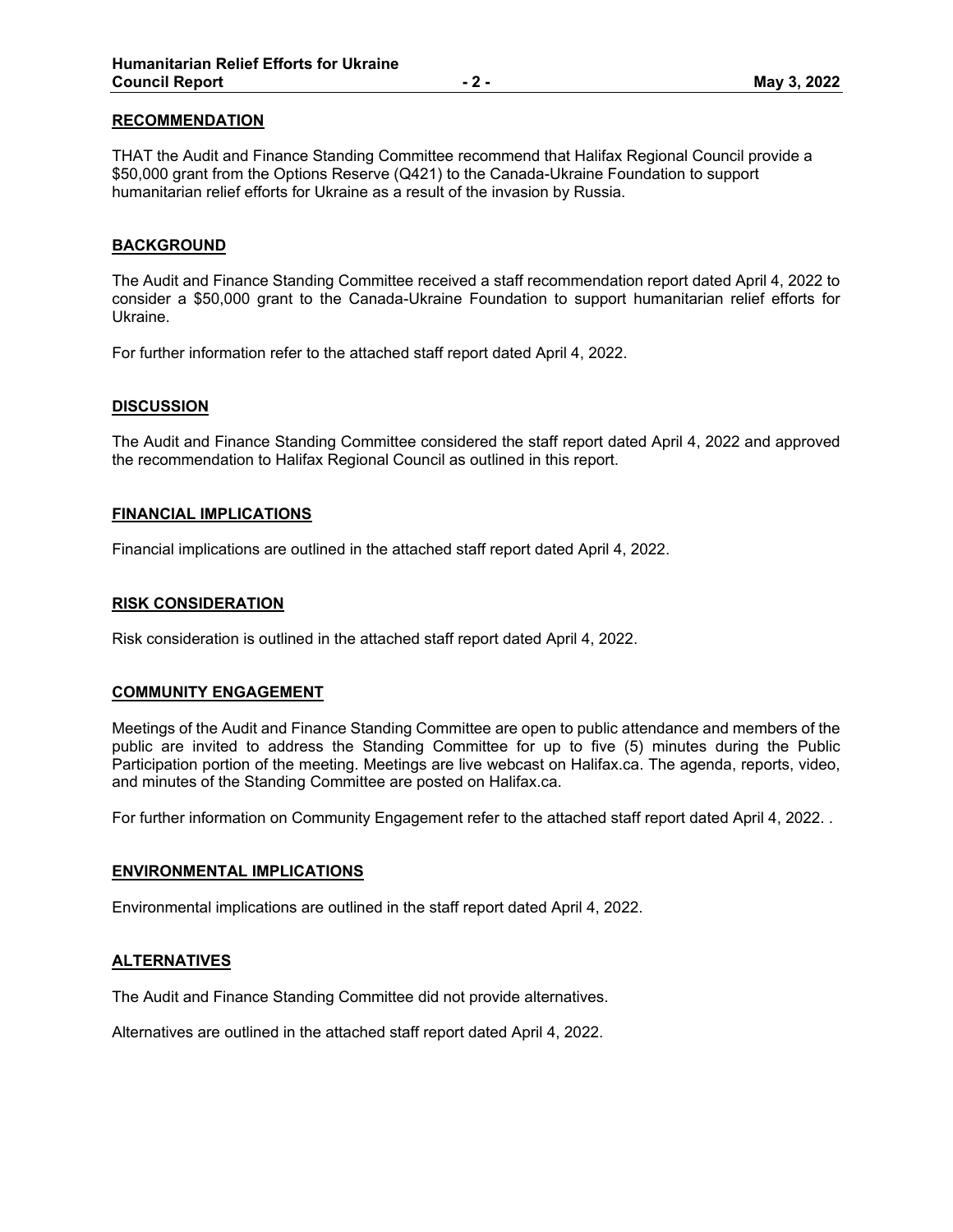# **ATTACHMENTS**

Attachment 1 – Staff recommendation report dated April 4, 2022

A copy of this report can be obtained online at halifax.ca or by contacting the Office of the Municipal Clerk at 902.490.4210.

 $\mathcal{L}_\mathcal{L} = \{ \mathcal{L}_\mathcal{L} = \{ \mathcal{L}_\mathcal{L} = \{ \mathcal{L}_\mathcal{L} = \{ \mathcal{L}_\mathcal{L} = \{ \mathcal{L}_\mathcal{L} = \{ \mathcal{L}_\mathcal{L} = \{ \mathcal{L}_\mathcal{L} = \{ \mathcal{L}_\mathcal{L} = \{ \mathcal{L}_\mathcal{L} = \{ \mathcal{L}_\mathcal{L} = \{ \mathcal{L}_\mathcal{L} = \{ \mathcal{L}_\mathcal{L} = \{ \mathcal{L}_\mathcal{L} = \{ \mathcal{L}_\mathcal{$ 

Report Prepared by: Krista Vining, Acting Deputy Clerk, Municipal Clerk's Office 902.223.1046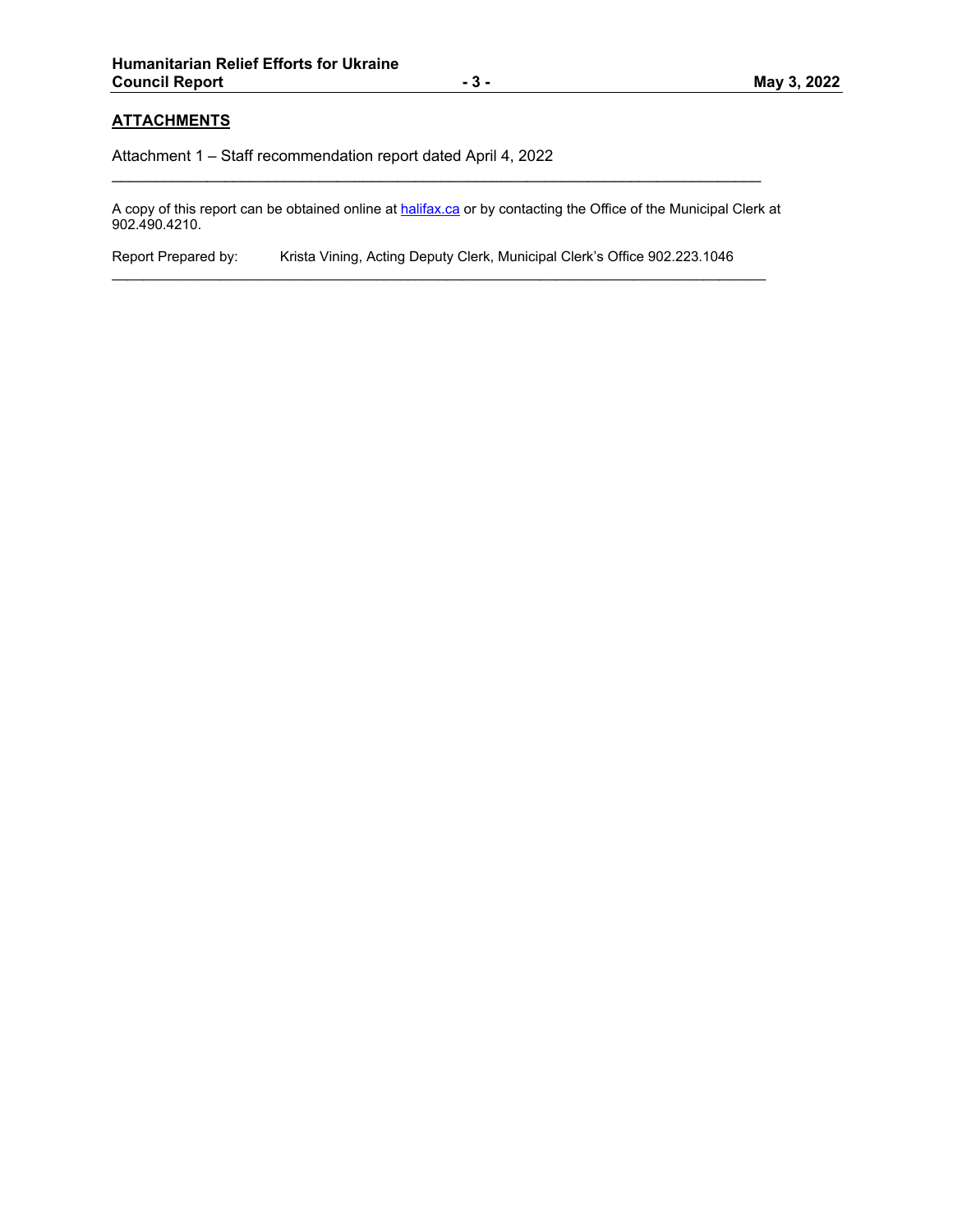

P.O. Box 1749 Halifax, Nova Scotia B3J 3A5 Canada

# **Item No. 12.2.1 Audit & Finance Standing Committee April 20, 2022**

| TO:                  | Chair and Members of Audit & Finance Standing Committee |  |
|----------------------|---------------------------------------------------------|--|
| <b>SUBMITTED BY:</b> | - Original Signed -                                     |  |
|                      | Jacques Dubé, Chief Administrative Officer              |  |
| DATE:                | April 4, 2022                                           |  |
| <b>SUBJECT:</b>      | <b>Humanitarian Relief Efforts for Ukraine</b>          |  |
|                      |                                                         |  |

# **ORIGIN**

March 22, 2022 Halifax Regional Council motion (Item 16.1):

MOVED by Mayor Savage, seconded by Councillor Mason

THAT Halifax Regional Council direct the Chief Administrative Officer (CAO) to:

- 1. Commit up to \$50,000 in support of humanitarian relief efforts for Ukraine as a result of the invasion by Russia;
- 2. Prepare a staff report to identify a source for these funds and a receiving relief organization based on engagement with local representatives of the Ukrainian community; and
- 3. Return to Council with a recommendation.

MOTION PUT AND PASSED

# **LEGISLATIVE AUTHORITY**

# *Halifax Regional Municipality Charter*

**2** The purpose of this Act is to (a) give broad authority to the Council, including broad authority to pass bylaws, and respect its right to govern the Municipality in whatever ways the Council considers appropriate within the jurisdiction given to it; (b) enhance the ability of the Council to respond to present and future issues in the Municipality; and (c) recognize the purposes of the Municipality set out in Section 7A.

**7A** The purposes of the Municipality are to (a) provide good government; (b) provide services, facilities and other things that, in the opinion of the Council, are necessary or desirable for all or part of the Municipality; and (c) develop and maintain safe and viable communities.

**79A(5)** In the event of ambiguity in whether or not the Municipality has the authority under this or any other Act to spend money or to take any other action, the ambiguity may be resolved so as to include, rather than exclude, powers the Municipality had on the day before this Section came into force.

# **RECOMMENDATION ON PAGE 2**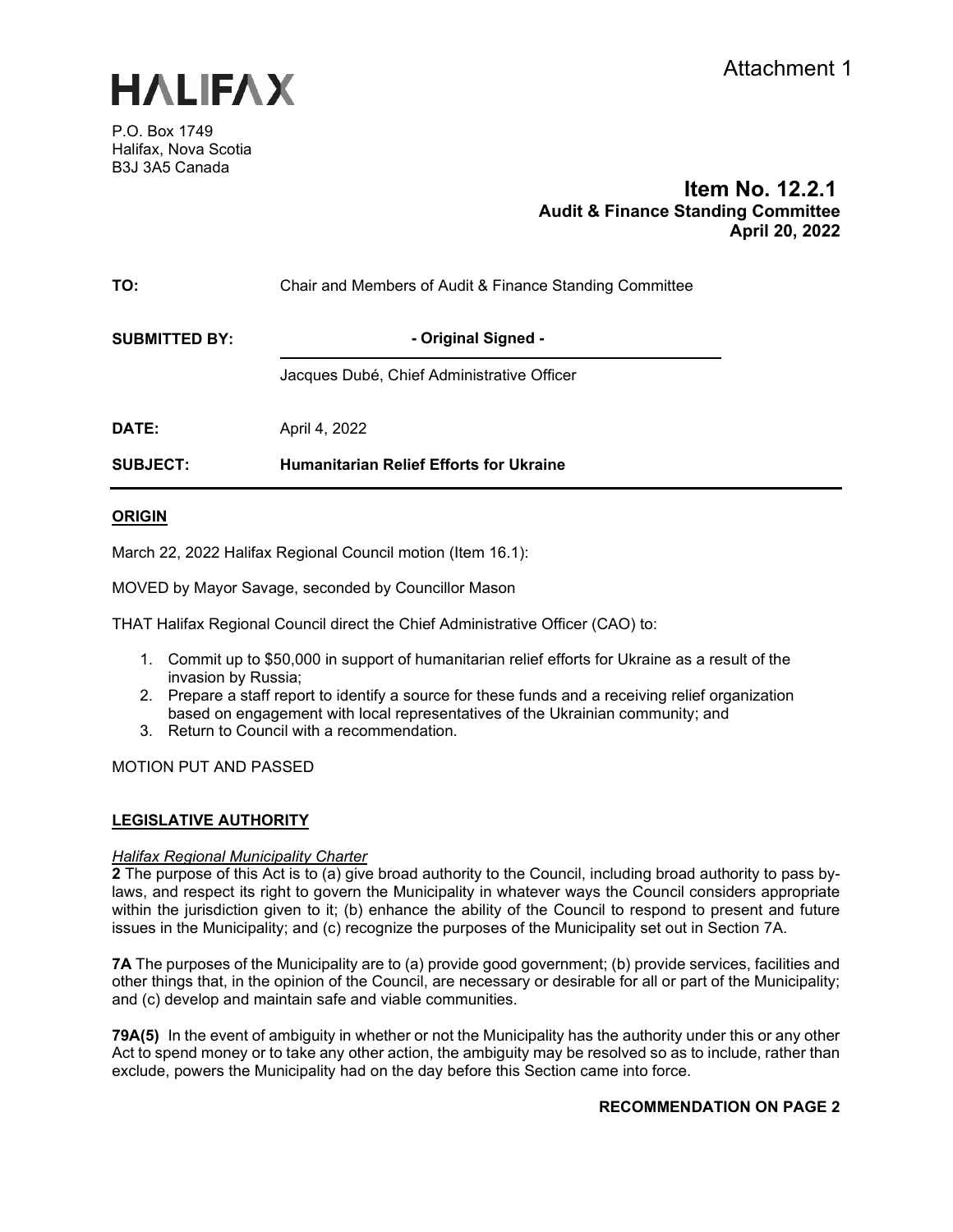Administrative Order One, the *Procedures of Council Administrative Order*, Schedule 2, Audit and Finance Standing Committee Terms of Reference,

8. The Audit and Finance Standing Committee shall review and make recommendations on proposals coming to the Council outside of the annual budget or tender process including:

(c) proposed changes in any operating or project budget items;

The *Financial Reserves Administrative Order*

5. The Audit and Finance Standing Committee shall review and recommend to the Council for its consideration all impacts to the Reserves.

# **RECOMMENDATION**

It is recommended that the Audit and Finance Standing Committee recommend that Halifax Regional Council provide a \$50,000 grant from the Options Reserve (Q421) to the Canada-Ukraine Foundation to support humanitarian relief efforts for Ukraine as a result of the invasion by Russia.

# **BACKGROUND**

On February 24, 2022, Russia invaded Ukraine. Internationally considered as an act of aggression, it has become the largest conventional military attack in Europe since World War II. The invasion has triggered Europe's largest refugee crisis since that war, with more than 4.2 million Ukrainians leaving their country and a quarter of the population displaced.

On February 25, 2022 the Province of Nova Scotia donated \$100,000 to the Canada-Ukraine Foundation to provide humanitarian aid and support to the people of Ukraine. In addition to monetary support, and in response to measures taken by the federal government, Nova Scotia is also expediting immigration applications for Ukrainians.

A non-comprehensive media scan of other Canadian municipalities' responses to the humanitarian crisis revealed a variety of different approaches. HRM comparator cities St. John's and Victoria conducted flag raisings while Quebec City and Kitchener-Cambridge-Waterloo have offered immigration support. Efforts in other cities have included a flag raising ceremony in Winnipeg, installation of signage in Ottawa, and offer of immigration support in Toronto. The scan revealed at least three municipalities that have provided monetary donations: Guysborough, Nova Scotia (\$25,000); Dufferin, Ontario (\$20,000); and View Royal, British Columbia (\$10,000) have provided donations through the Red Cross.

# **DISCUSSION**

The municipality does not have a formal program or policy to provide financial support to national or international relief efforts. In the absence of a policy, program or process to guide the municipal response to a request of this kind, it is at Council's discretion to make a financial contribution or grant to a registered Canadian charitable organization. The unprecedented scale of the Ukraine invasion in Europe and resulting humanitarian crisis provides a rationale for Council to contribute to the broader relief effort.

Contributions are not normally made by the municipality for charitable campaigns or projects located outside of the Halifax Region, but exceptions have been made in the past. In 2020, Regional Council provided a donation of \$100,000 toward Beirut explosion assistance through the Lebanese Consulate to the Canadian Red Cross. In 2016, Council provided a \$10,000 financial contribution to the Fort McMurray fire relief effort, which was in response to an organized effort by the Nova Scotia Federation of Municipalities. A contribution towards the Vimy Memorial was granted to the Royal Canadian Legion Nova Scotia Nunavut Command (headquartered in Dartmouth) and HRM participated in the Downie Wenjack Legacy Room Project through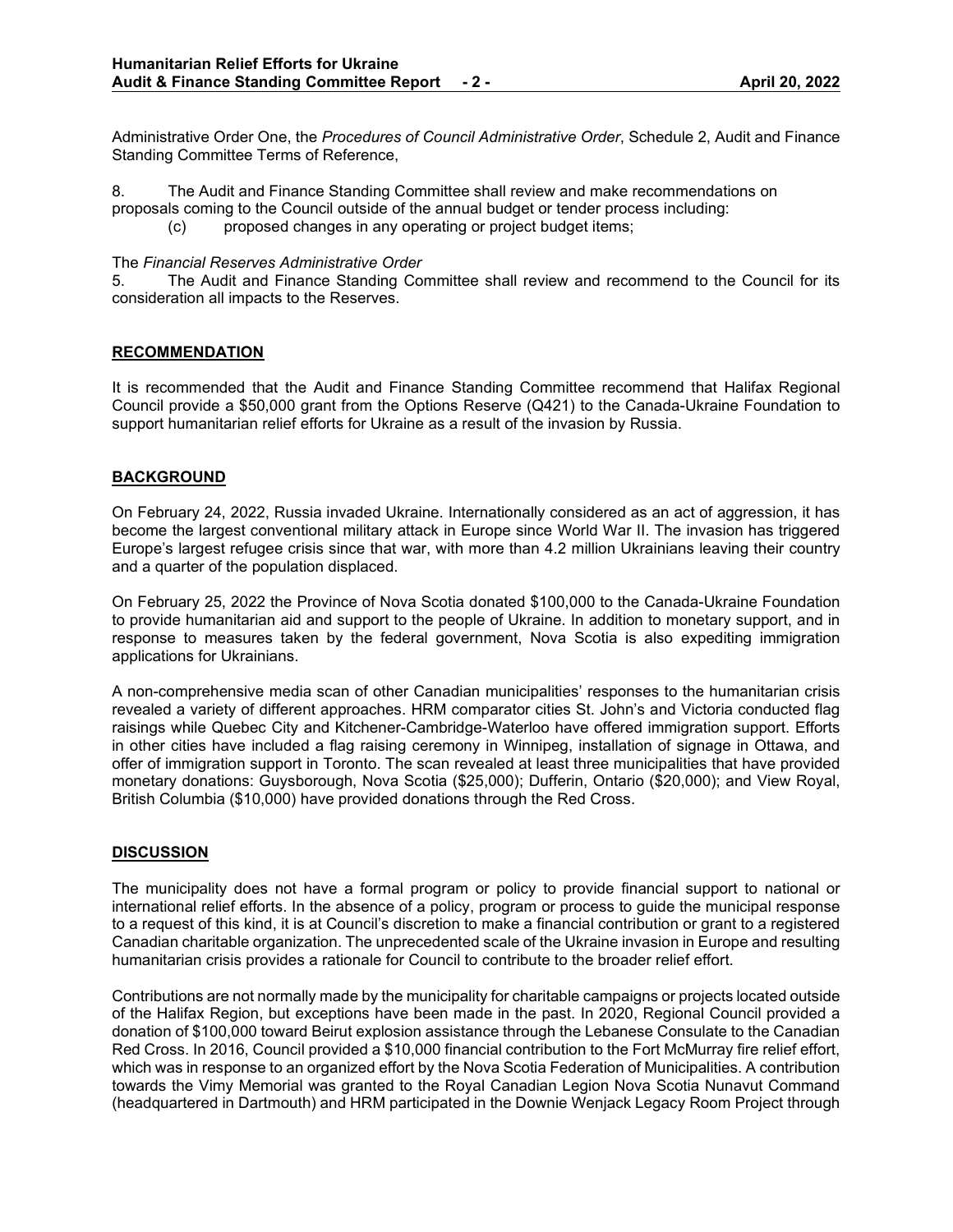a contribution to the Tides Canada Foundation.

In developing this report, staff reached out to the Nova Scotia Branch of the Ukrainian Canadian Congress (UCC) to identify a preferred donation recipient. The UCC is the voice of Canada's Ukrainian community and brings together under one umbrella all national, provincial, and local Ukrainian Canadian organizations. Together with its member organizations, the Congress has been representing the interests of approximately 1.4 million Ukrainian Canadians since 1940. More information on the organization is available at [www.UCC.ca](http://www.ucc.ca/)

The UCC NS Branch is not directly accepting donations of goods from the public due to various logistical challenges associated with their delivery and distribution in Ukraine. However, the President of the Branch indicated that the organization is encouraging Canadians to support the Ukrainian people displaced by the Russian invasion by making monetary donations to the Ukrainian Humanitarian Appeal fund organized in partnership between the Ukrainian Canadian Congress and the Canada-Ukraine Foundation. It was established to coordinate our national efforts in assisting the Ukrainian people. The donated funds are used to purchase and deliver basic necessities and medicine, as well as provide emergency shelter and medical assistance. More information on the foundation is available at: [www.cufoundation.ca](http://www.cufoundation.ca/)

As of late March, more than \$6 million in humanitarian aid and support had been delivered to the Ukrainian people by the Ukrainian Humanitarian Appeal. Using this funding, aid has been delivered to some of the hardest-hit cities in the north, east, and south of Ukraine. The Humanitarian Appeal has also delivered aid to Ukrainian displaced persons in Romania and Moldova. The Canada-Ukraine Foundation is working with more than a dozen organizations and projects to best use this funding to help alleviate the humanitarian crisis.

# **FINANCIAL IMPLICATIONS**

It is recommended that this one-time donation be paid from E400-8004 with funding from the Options Reserve Q421.

# **Budget Summary: Options Reserve Q421**

| Projected net available balances, 2022/23   | \$4,987,622 |
|---------------------------------------------|-------------|
| Unbudgeted withdrawals as pe recommendation | \$ 50,000   |
| Projected available                         | \$4.937.622 |

**Options Reserve Q421 (previous Contingency Reserve):** As per approved business case the purpose of Options Reserve Q421 to provide resources for changes or additions to services or for grants to outside agencies. This is an unbudgeted withdrawal from the reserve.

# **RISK CONSIDERATION**

No risk considerations were identified.

# **COMMUNITY ENGAGEMENT**

In developing this report, staff reached out to the President of the Nova Scotia Branch of the Ukrainian Canadian Congress (UCC).